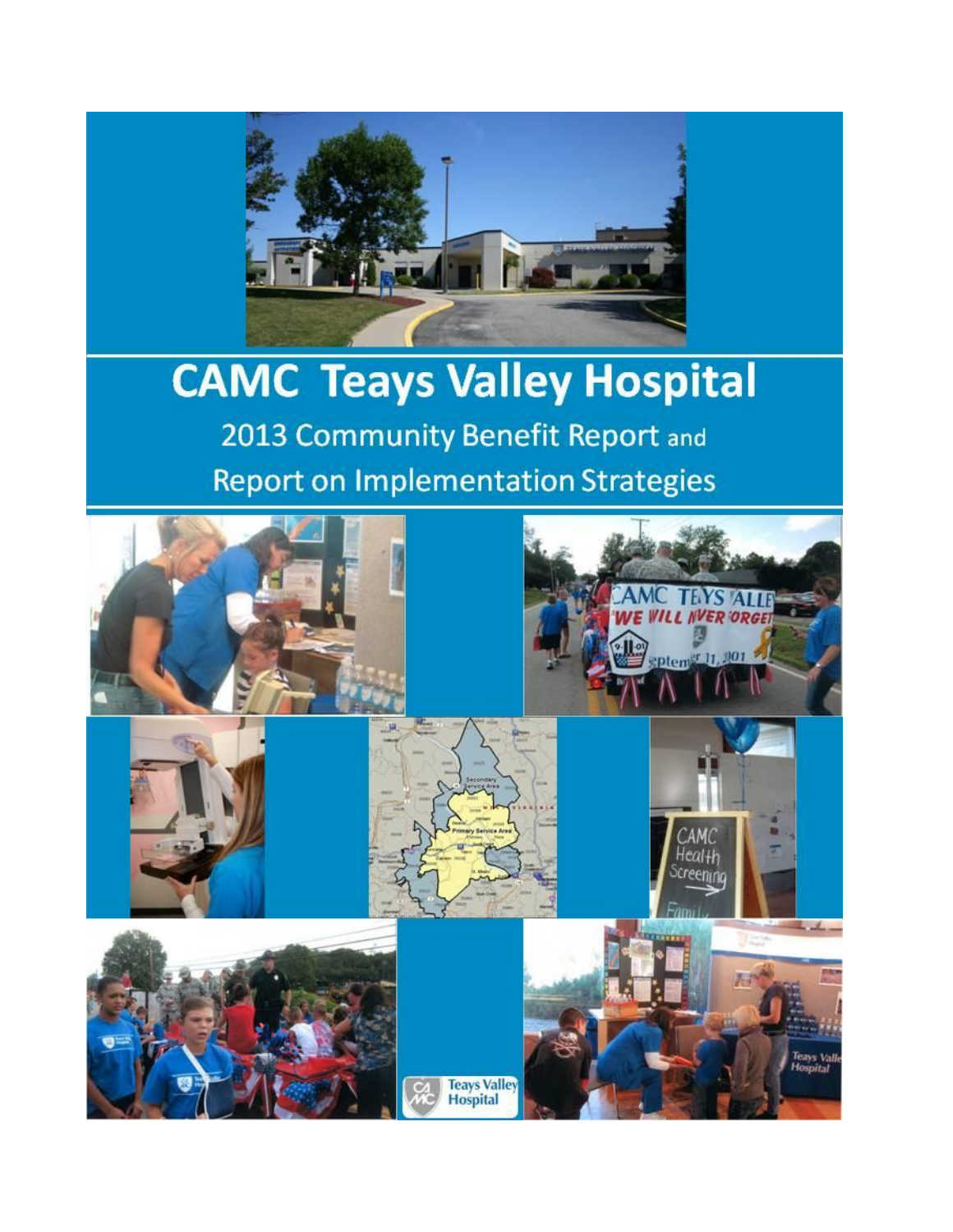### **CAMC Teays Valley Hospital Teays Valley, West Virginia**

### **2013 Community Benefit Report and Report on Implementation Strategies**

### **Executive Summary**

This community benefit report describes the programs and services that take place every day at CAMC Teays Valley Hospital to improve the health of our community.

In 2013, CAMC Teays Valley Hospital provided \$6,513,041 in community benefit. Our programs and services go well beyond the traditional health care we think of when we consider hospital care and are delivered both inside and outside the walls of our hospitals. They are driven by our mission, *Striving to provide the best health care to every patient, every day.* 

Part of the CAMC Health System, CAMC Teays Valley Hospital, Inc. is a West Virginia nonprofit taxexempt corporation that owns and operates a 70 bed general acute care hospital in Hurricane, Putnam County, West Virginia. The hospital was purchased from HCA – The Health Care Corporation in 2006 in an effort to preserve hospital and healthcare services in Putnam County. CAMC Teays Valley Hospital provides cardiology, family practice, surgical and endoscopy services, infectious disease, internal medicine, medical intensive care, ophthalmology, nephrology, neurology, orthopedics, pain, pulmonary, radiology, urology and wound care services as well as emergency care, outpatient lab, radiology, physical therapy and ambulatory infusion services.

The residents of Putnam County depend on CAMC Teays Valley Hospital to provide convenient, quality and compassionate care – care delivered regardless of a patient's ability to pay.

We give back to our community because we understand the impact that medical care provided locally in our community as well as charity care, education, corporate contributions and community partnerships have on the lives of the people in our community. In this report, you will read about examples of the programs we provide to the community and how we demonstrate our community commitment.



*The Community Benefit Report is made available to the public via the CAMC Health System website at [www.camc.org](http://www.camc.org/) and is available upon request from the hospital facility.*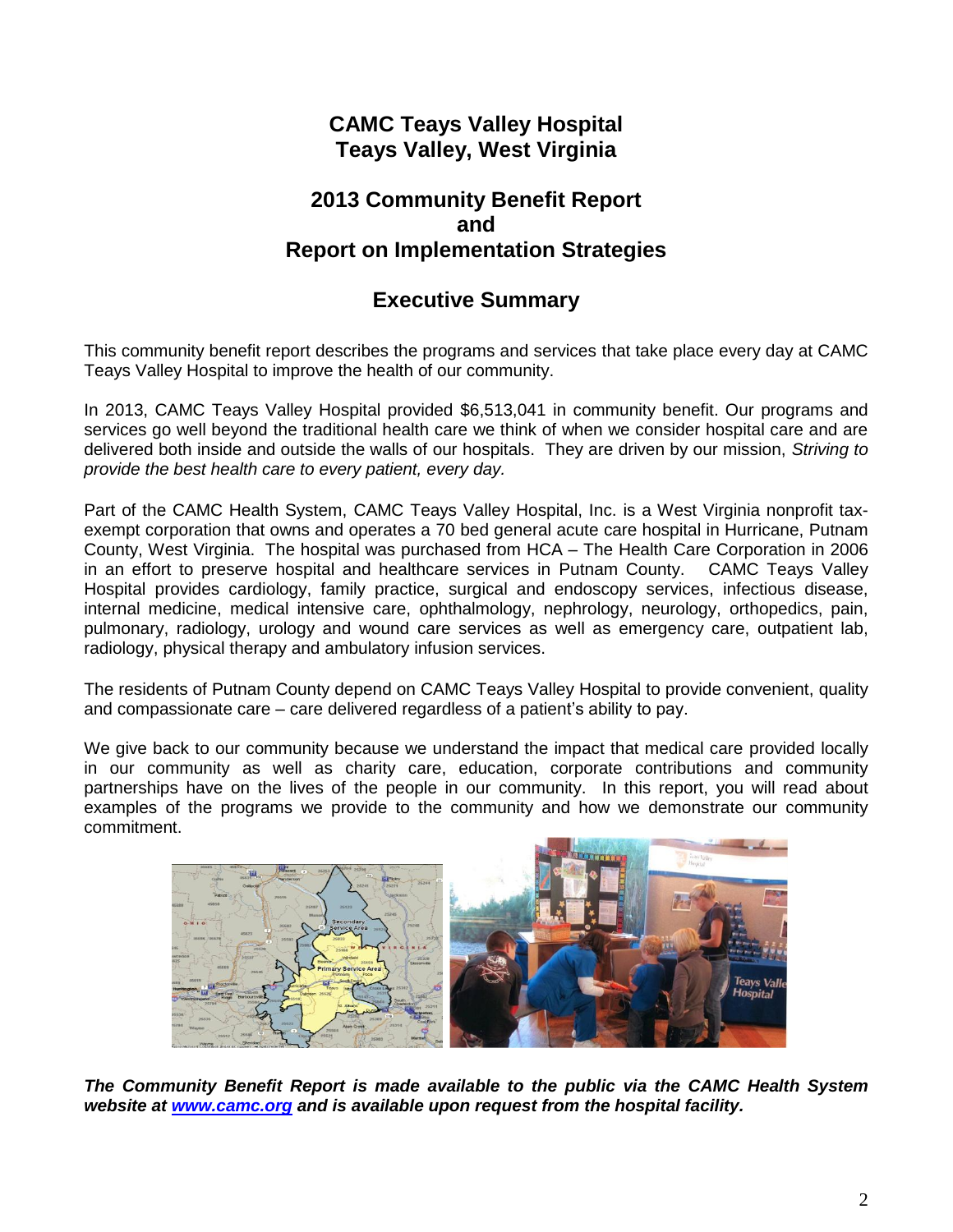#### **CHARITY CARE AT COST <b>EXECUTE: AND IN EXAMPLE 2012 12:00:00 PM 2012 12:00:00 PM 3,049,075**

Free or discounted health services provided to persons who meet the organization's criteria for financial assistance and are thereby deemed unable to pay for all or a portion of the services. Charity care is reported in terms of costs, not charges. Charity care does not include (1) bad debt or uncollectible charges that the hospital recorded as revenue but wrote off due to failure to pay by patients, or the cost of providing such care to patients; (2) the difference between the cost of care provided under Medicaid or other means- tested government programs or under Medicare and the revenue derived therefrom; or (3) contractual adjustments with any third-party payors.

**2013 COMMUNITY BENEFIT SUMMARY**

### **GOVERNMENT SPONSORED MEANS-TESTED HEALTH CARE SHORTFALLS**

Includes the unpaid costs of public programs for low income persons; the "shortfall' created when a facility receives payments that are less than cost of caring for public program beneficiaries. This payment shortfall is not the same as a contractual allowance, which is the full difference between charges and government payments.

 **Unreimbursed Medicaid \$2,733,770**

 **Other Public Unreimbursed Costs \$555,409**

|                                   | <b>COMMUNITY BENEFIT PROGRAMS AND SERVICES</b> |           | \$174,787 |
|-----------------------------------|------------------------------------------------|-----------|-----------|
| See details beginning on page 22. |                                                |           |           |
|                                   | <b>Community Health Improvement Services</b>   | \$153.182 |           |
|                                   | Financial and In-Kind Contributions            | 11.865    |           |
|                                   | <b>Community Building Activities</b>           | 8.340     |           |
|                                   | <b>Community Benefit Operations</b>            | 1.400     |           |
|                                   |                                                |           |           |

### **TOTAL \$6,513,041**

**In addition to the above, although Medicare and Bad Debt are not included as part of the community benefit report per IRS guidelines, they are reflective of CAMC Teays Valley Hospital's role in providing benefit to our community.**

| UNREIMBURSED MEDICARE AT COST | \$6,545,279 |
|-------------------------------|-------------|
|-------------------------------|-------------|

Medicare is not considered a means tested program and thus is not included as part of community benefit.

#### **BAD DEBT AT COST \$5,636.172**

Unreimbursed costs, excluding contractual adjustments, arising from the failure to pay by patients whose health care has not been classified as charity care.

NOTE: *Charity Care, Unreimbursed Medicare, Medicaid and Bad Debt – The total cost estimate for this care was determined by applying our Medicare ratio of cost to charges generated for these patient financial classifications.*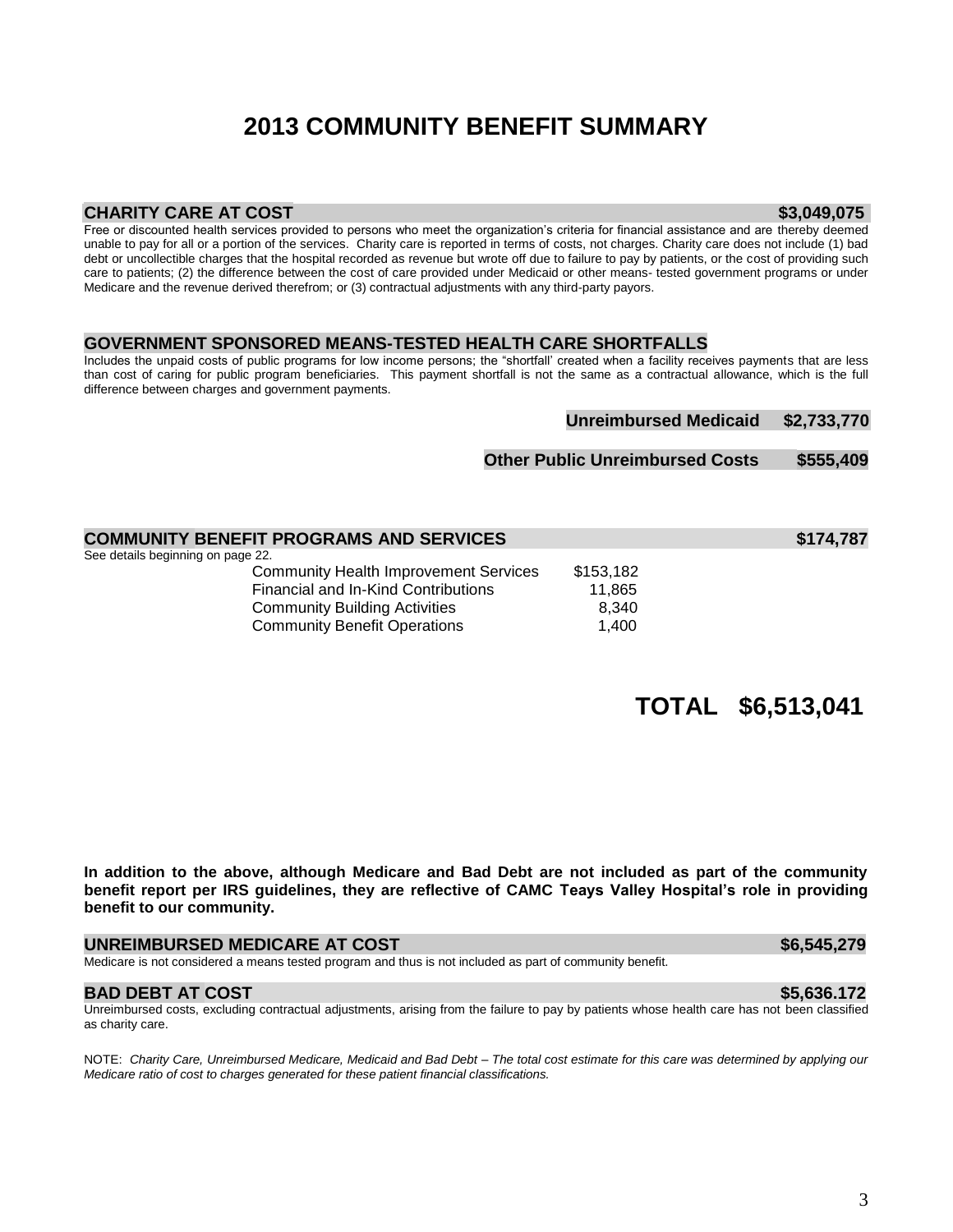### **CAMC Teays Valley Hospital Implementation Strategy 2013 Report**

### **PUTNAM COUNTY ADVISORY COMMITTEE PLAN UPDATE**

Goals and progress toward addressing a community wide plan for indigent Adult Dental Care by the Putnam County Advisory Committee:

| $\overline{4}$              | <b>Adult Dental</b> | 35.0 | Goals:                                                                                                                                                                                                                                                                                                                                                                                                                                                             |
|-----------------------------|---------------------|------|--------------------------------------------------------------------------------------------------------------------------------------------------------------------------------------------------------------------------------------------------------------------------------------------------------------------------------------------------------------------------------------------------------------------------------------------------------------------|
|                             | Care                |      | Provide access to preventive and restorative dental<br>services for adults in Putnam County.<br>Progress to date:<br>The Advisory Committee has approached a private<br>dental group and asked them to provide indigent<br>adult dental services for residents of Putnam<br>County. Funding opportunities are being explored.<br>• United Way is funding Family Care and WV<br>Health Right who both provide adult dental services<br>for Putnam County residents. |
| <b>2013 Progress Report</b> |                     |      | A local dentist has teamed with the Putnam<br><b>County Vocational Technical School to</b><br>provide dental care to indigent individuals<br>in Putnam County. The Putnam County<br><b>Advisory Committee will monitor volumes</b><br>and continue to assess unmet need.                                                                                                                                                                                           |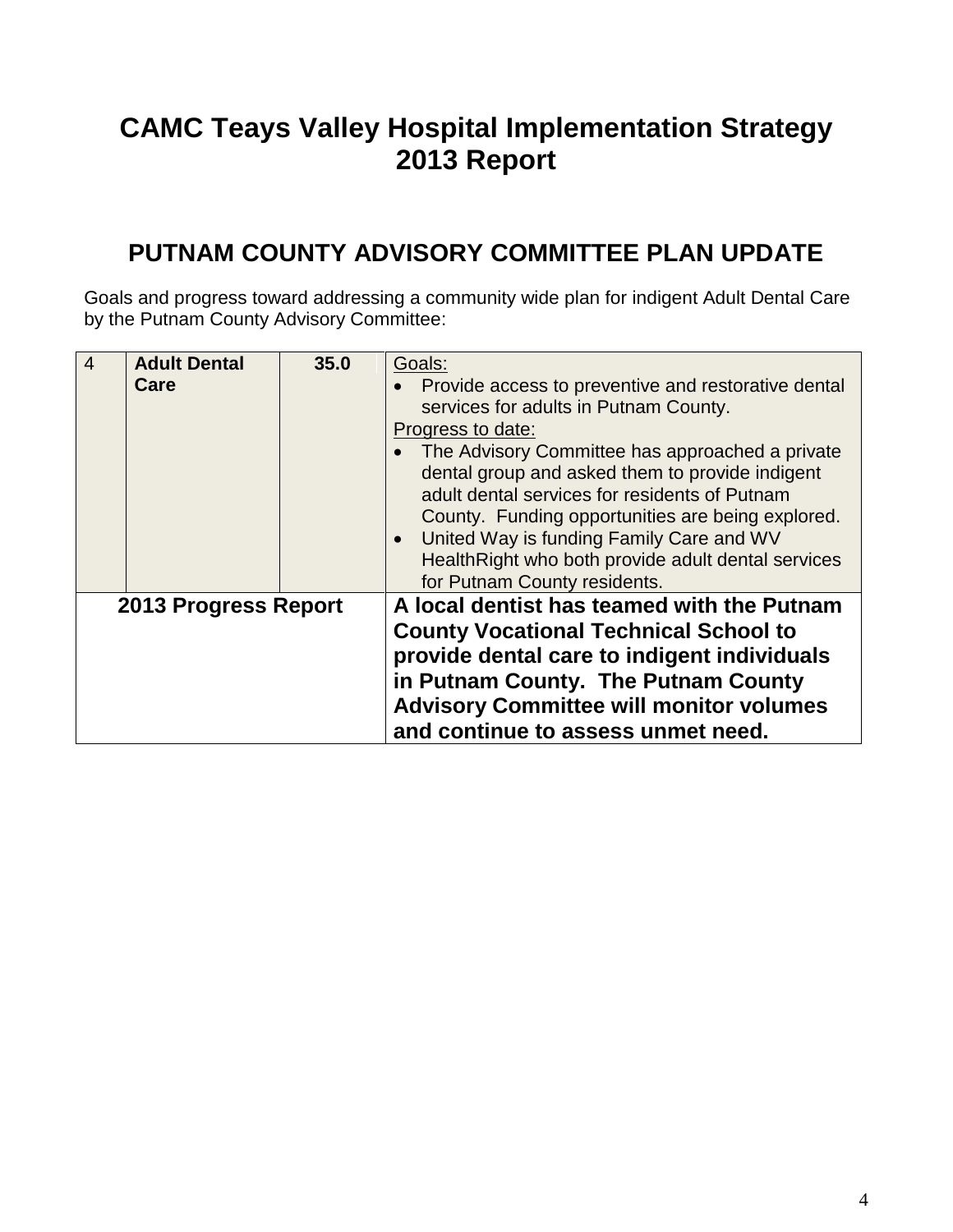### **CAMC TEAYS VALLEY HOSPITAL IMPLEMENTATION STRATEGY UPDATE**

The following table lists programs provided by CAMC Teays Valley Hospital that address these community priorities, and are identified and funded as part of operational planning by the CAMC Teays Valley Hospital Board of Trustees. Please see Appendix A for details of activities in 2013.

|                | <b>ADDRESSED BY</b><br><b>CAMC</b><br><b>TEAYS VALLEY</b><br><b>HOSPITAL</b> | <b>RANKING</b><br><b>SCORE</b> | How Addressed by CAMC Teays Valley Hospital<br>(program descriptions found in Appendix A)                                                                                                                                                                                                                                                                                                                                                                                                                                                                                                                |
|----------------|------------------------------------------------------------------------------|--------------------------------|----------------------------------------------------------------------------------------------------------------------------------------------------------------------------------------------------------------------------------------------------------------------------------------------------------------------------------------------------------------------------------------------------------------------------------------------------------------------------------------------------------------------------------------------------------------------------------------------------------|
| $\mathbf 1$    | <b>Poverty - Children</b><br>and Families                                    | 37.8                           | <b>Enrollment Assistance for Patients and Families for</b><br>$\bullet$<br><b>Health Coverage</b><br><b>Charity Care</b><br>$\bullet$<br>24 hour Emergency Department<br>$\bullet$<br><b>Habitat for Humanity</b><br>$\bullet$<br><b>Cross Roads Health Fair</b><br>$\bullet$                                                                                                                                                                                                                                                                                                                            |
| $\overline{2}$ | <b>Physical Activity</b>                                                     | 37.0                           | Healthy Kids Awareness Health Fair<br>$\bullet$<br><b>CARDIAC Project</b><br>$\bullet$<br>Camp Kno Koma<br>$\bullet$<br><b>Sports Physicals</b><br>$\bullet$<br>Placed AEDs in schools in Putnam County<br>$\bullet$<br>Orthopedic coverage for area school and college<br>$\bullet$<br>events<br>Coverage for WV Gymnastics State<br>$\bullet$<br>Championships<br>Tri-County YMCA funding for financial assistance<br>$\bullet$<br>to support membership for needy community<br>members<br>Scott Teays Elementary 5K Run<br>$\bullet$<br>Financial support for Boy Scouts and Girl Scouts<br>$\bullet$ |
| $\overline{7}$ | <b>High School</b><br><b>Graduation</b>                                      | 30.4                           | Donations for sporting equipment for area schools<br>$\bullet$<br>Putnam County Career Fair - Portfolio Expositions<br>$\bullet$<br><b>Putnam County Career Conference</b><br>$\bullet$<br><b>Athletic Team Sponsorships</b><br>$\bullet$<br><b>Medical Explorers</b><br>$\bullet$                                                                                                                                                                                                                                                                                                                       |
| 8              | <b>Cancer</b>                                                                | 28.8                           | <b>Breast Cancer Support Group</b><br>$\bullet$<br>Donations to American Cancer Society and Relay<br>$\bullet$<br>for Life<br><b>Support for Hospice</b><br>$\bullet$                                                                                                                                                                                                                                                                                                                                                                                                                                    |
| 9              | <b>Drug Use</b>                                                              | 28.6                           | St. Albans K-9 Association drug awareness<br>$\bullet$<br>materials<br>Hurricane Health Fair<br>$\bullet$<br>Putnam County Juvenile Drug Court<br>$\bullet$                                                                                                                                                                                                                                                                                                                                                                                                                                              |
| 12             | <b>Flu/Pneumonia</b>                                                         | 23.8                           | <b>Flu Shot Clinic</b><br>$\bullet$                                                                                                                                                                                                                                                                                                                                                                                                                                                                                                                                                                      |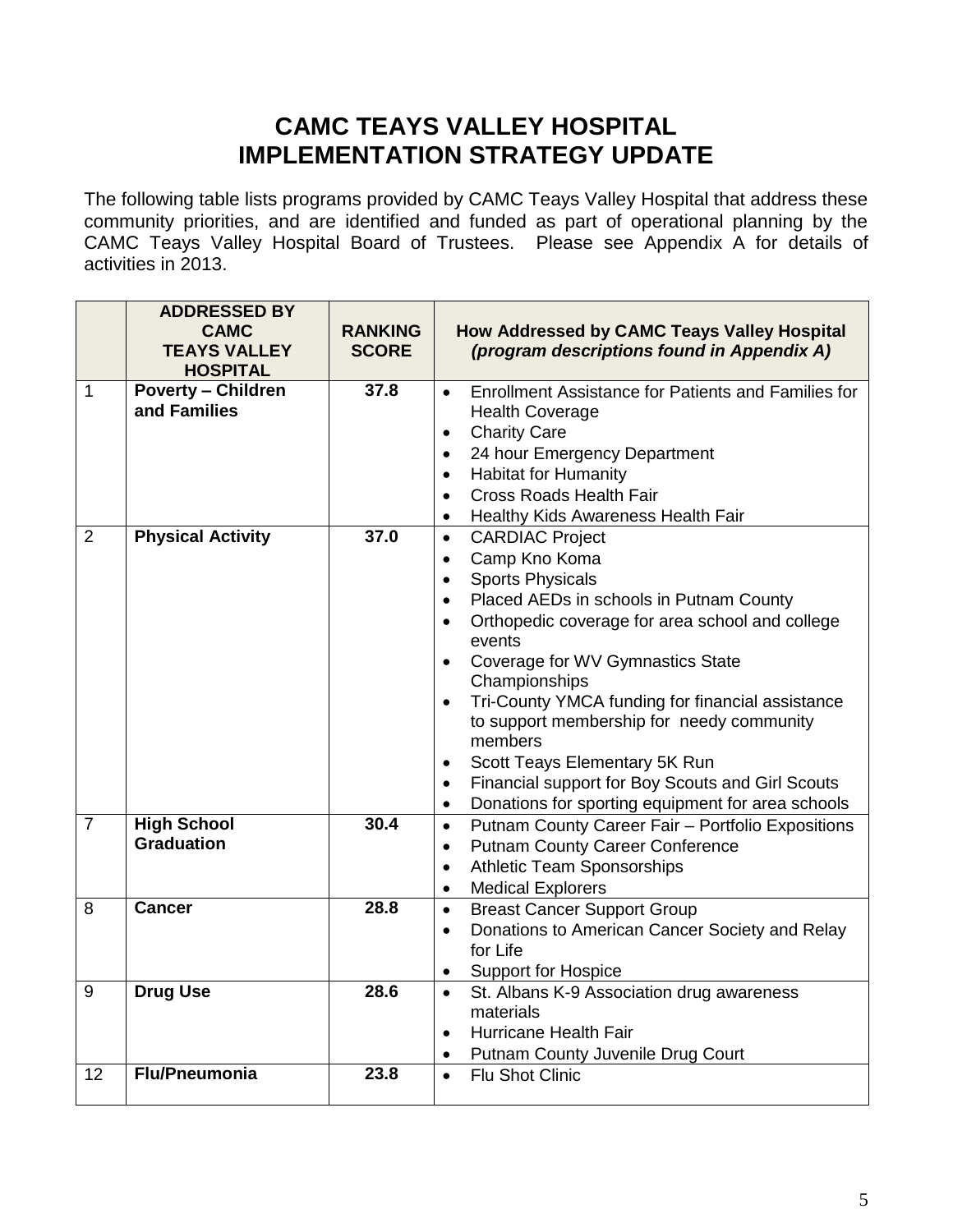The following community priority needs are not addressed by CAMC Teays Valley Hospital and the rationale is provided for each.

|    | <b>NEED NOT</b><br><b>ADDRESSED</b>                                                        | <b>RANKING</b><br><b>SCORE</b> | <b>REASON NOT ADDRESSED</b>                                                                                                                                                                                                                    |
|----|--------------------------------------------------------------------------------------------|--------------------------------|------------------------------------------------------------------------------------------------------------------------------------------------------------------------------------------------------------------------------------------------|
| 3  | <b>Counseling Services</b>                                                                 | 36.0                           | Psychiatric services not provided at CAMC Teays.<br>Services provided by Hopewell Place and KVC<br>Behavioral Healthcare West Virginia in Hurricane,<br>Prestera in Winfield and Starlight Behavioral Health<br><b>Services in Scott Depot</b> |
| 5  | 4 <sup>th</sup> and 8 <sup>th</sup> Grade<br><b>Reading and Math</b><br><b>Proficiency</b> | 34.8                           | Addressed by the Putnam County Board of<br><b>Education and Literacy Volunteers.</b>                                                                                                                                                           |
| 6  | <b>Births to Unmarried</b><br><b>Teens</b>                                                 | 31.4                           | <b>CAMC Women and Children's Hospital provides</b><br>services to this Putnam County population.                                                                                                                                               |
| 10 | <b>Drinking and Driving</b>                                                                | 27.2                           | Students Against Drunk Driving, Drug Court                                                                                                                                                                                                     |
| 11 | <b>Stroke</b>                                                                              | 26.8                           | CAMC Teays is currently recruiting a neurologist<br>and planning for telestroke services with CAMC<br>General Hospital.                                                                                                                        |

### **CAMC TEAYS VALLEY HOSPITAL COMMUNITY BENEFIT PLAN IMPLEMENTATION STRATEGY**

The following community health strategies have been developed through Steps 1-3 of the Community Support Process. These strategies have been funded and are being implemented. The CAMC Teays Valley Board approved the implementation strategies and reviews plan progress annually.

| #1                             | <b>CAMC Teays Valley Hospital</b>                        |
|--------------------------------|----------------------------------------------------------|
| <b>COMMUNITY HEALTH NEED</b>   | <b>Stroke</b>                                            |
| <b>IDENTIFIED HEALTH ISSUE</b> | Inability to immediately assess stroke patients 24/7 for |
|                                | TPA prior to transport to CAMC General Hospital          |
|                                | <b>Stroke Center</b>                                     |
| <b>COMMUNITY SERVED</b>        | <b>Putnam County</b>                                     |
| PROGRAM DESCRIPTION            | <b>Partner with CAMC General Hospital's telestroke</b>   |
| <b>AND RATIONALE</b>           | program to allow quicker access to CAMC General's        |
|                                | specialized stroke services                              |
| <b>STRATEGIC OBJECTIVE</b>     | <b>IMPLEMENT TELESTROKE</b>                              |
| <b>GOALS TO ADDRESS THE</b>    | 1. Provide telestroke for earlier diagnosis and          |
| <b>HEALTH NEED</b>             | appropriate early intervention for stroke patients.      |
|                                | 2. Recruit a full time neurologist for CAMC Teays        |
|                                | <b>Valley Hospital.</b>                                  |
| <b>MEASURE</b>                 | <b>Stroke Outcomes</b>                                   |
|                                | Improved access to care                                  |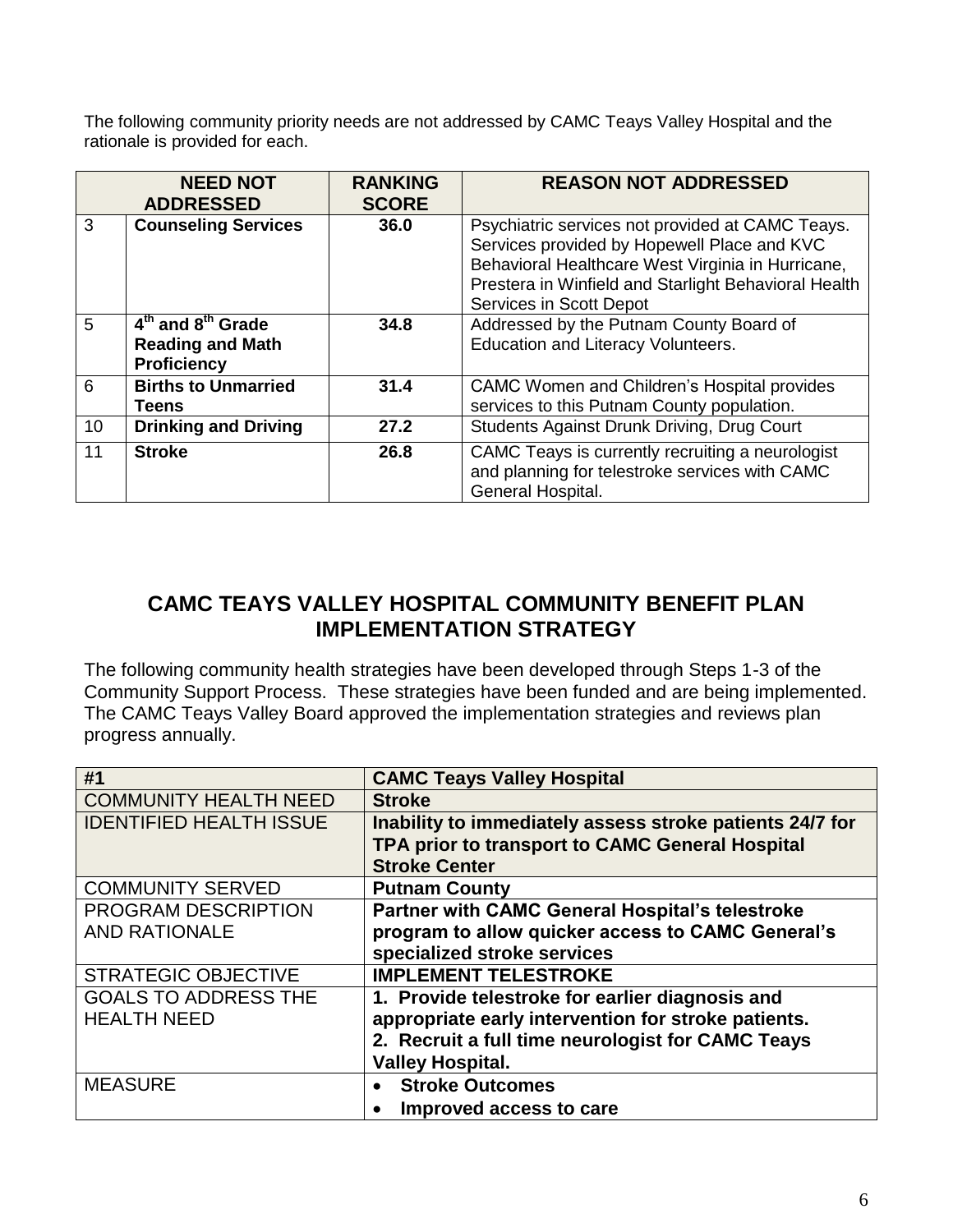| <b>TIMELINE</b>      | Fully implement telestroke by the end of 2014              |
|----------------------|------------------------------------------------------------|
| <b>RESOURCES</b>     | <b>CAMC and CAMC Teays funding</b>                         |
| PARTNERS/            | <b>CAMC General Hospital</b>                               |
| <b>COLLABORATORS</b> | <b>CAMC Health Education and Research Institute</b>        |
| 2013 Progress Report | Our Emergency Room Physicians are very                     |
|                      | competent at diagnosing and providing                      |
|                      | appropriate early intervention for stroke                  |
|                      | patients. We have also recruited and hired a               |
|                      | full time Neurologist that practices exclusively           |
|                      | at Teays Valley Hospital. In March 2014, CAMC              |
|                      | Teays Valley Hospital became a 4 <sup>th</sup> hospital in |
|                      | the CAMC system. This makes it very easy to                |
|                      | communicate with the Emergency Room                        |
|                      | physicians and transport stroke patients to                |
|                      | <b>General Hospital's Stroke Center of Excellence.</b>     |

| #2                             | <b>CAMC Teays Valley Hospital</b>                                                                                                     |
|--------------------------------|---------------------------------------------------------------------------------------------------------------------------------------|
| <b>COMMUNITY HEALTH NEED</b>   | Poverty, Cancer, Drug Use, Stroke, Flu/Pneumonia                                                                                      |
| <b>IDENTIFIED HEALTH ISSUE</b> | Access to primary, emergency and specialty health                                                                                     |
|                                | care                                                                                                                                  |
| <b>COMMUNITY SERVED</b>        | <b>Putnam County</b>                                                                                                                  |
| <b>PROGRAM DESCRIPTION</b>     | <b>CAMC Teays Valley Hospital is the only acute care</b>                                                                              |
| <b>AND RATIONALE</b>           | hospital and provider of 24/7 emergency department<br>services in Putnam County.                                                      |
| <b>STRATEGIC OBJECTIVE</b>     | <b>PROVIDE ACCESS TO PRIMARY AND SPECIALTY</b><br><b>HEALTH CARE FOR THE SERVICE AREA THROUGH</b><br><b>MEDICAL STAFF RECRUITMENT</b> |
| <b>GOALS TO ADDRESS THE</b>    | 1. Recruit medical staff for high priority community                                                                                  |
| <b>HEALTH NEED</b>             | needs                                                                                                                                 |
|                                | 2. Provide or ensure access to needed specialists                                                                                     |
| <b>MEASURE TO EVALUATE THE</b> | <b>Medical Staff recruited to service community needs</b><br>$\bullet$                                                                |
| <b>IMPACT</b>                  | based on the Medical Staff Development Plan                                                                                           |
|                                | (neurology, urology, oncology, cardiac priorities)                                                                                    |
| <b>TIMELINE</b>                | <b>Ongoing</b>                                                                                                                        |
| <b>RESOURCES</b>               | <b>Medical Staff recruitment and loan expenses; income</b>                                                                            |
|                                | guarantees                                                                                                                            |
| PARTNERS/COLLABORATORS         | <b>CAMC</b>                                                                                                                           |
|                                | <b>Integrated Health Care Providers</b>                                                                                               |
| 2013 Progress Report           | <b>CAMC Teays Valley Hospital has recruited and</b>                                                                                   |
|                                | hired a full time Neurologist and a full time                                                                                         |
|                                | Urologist to provide these much needed                                                                                                |
|                                | services to the patients in our service area.                                                                                         |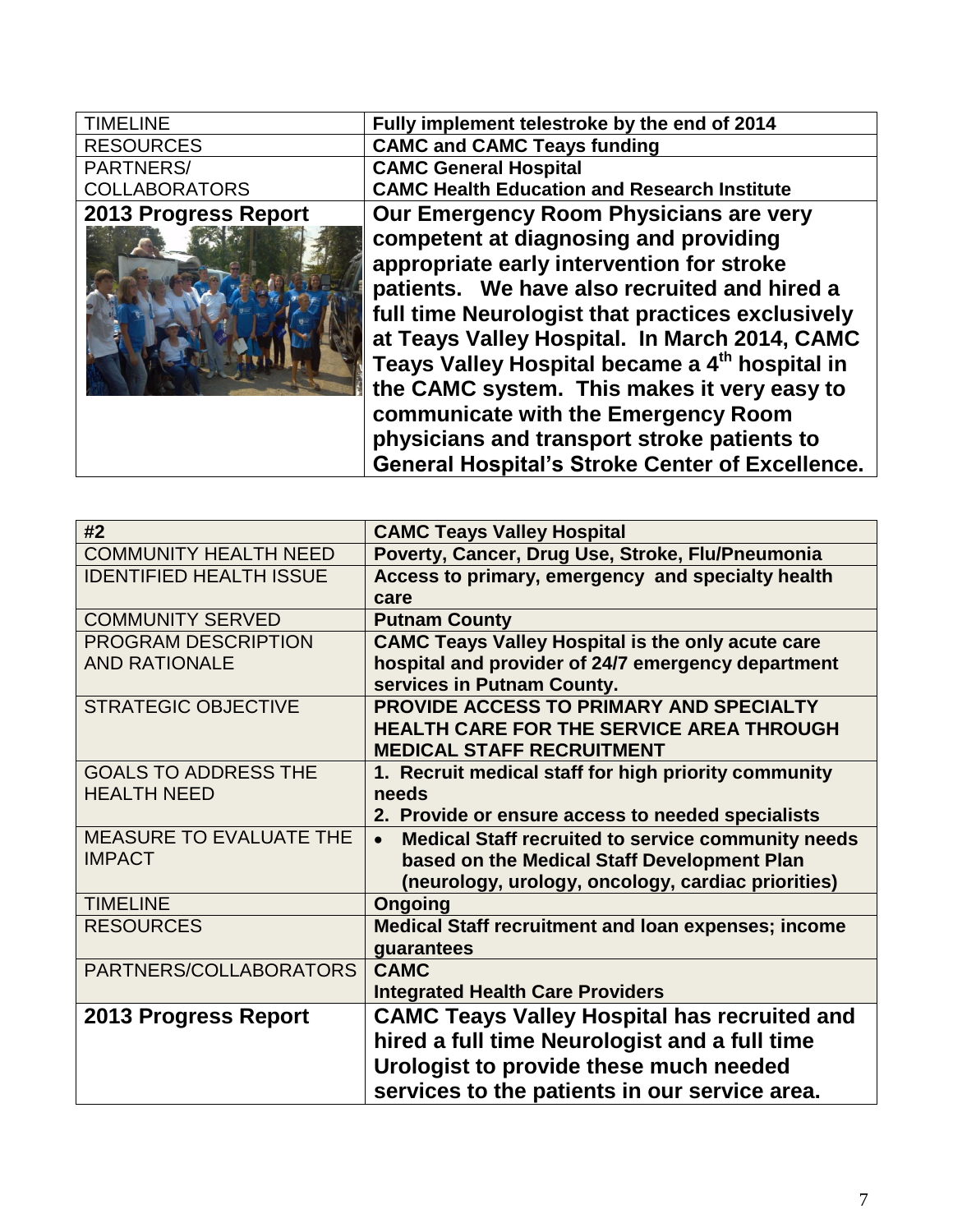| #3                                                | <b>CAMC Teays Valley Hospital</b>                                                                                                                                                                                                                                                                                                                                                                                                                                                                                |
|---------------------------------------------------|------------------------------------------------------------------------------------------------------------------------------------------------------------------------------------------------------------------------------------------------------------------------------------------------------------------------------------------------------------------------------------------------------------------------------------------------------------------------------------------------------------------|
| <b>COMMUNITY HEALTH NEED</b>                      | <b>Drug Use</b>                                                                                                                                                                                                                                                                                                                                                                                                                                                                                                  |
| <b>IDENTIFIED HEALTH ISSUE</b>                    | <b>Drug Use in Children and Teens</b>                                                                                                                                                                                                                                                                                                                                                                                                                                                                            |
| <b>COMMUNITY SERVED</b>                           | <b>Putnam County</b>                                                                                                                                                                                                                                                                                                                                                                                                                                                                                             |
| PROGRAM DESCRIPTION<br><b>AND RATIONALE</b>       | The Putnam County Juvenile Drug Court is a<br>cooperative effort of the juvenile justice, social<br>services, law enforcement and education systems. Its<br>purpose is to divert non-violent youths ages 10 to 17<br>who abuse alcohol or drugs from the juvenile court<br>system into an intensive, individualized process that<br>includes parental involvement and cooperation. Each<br>youth is monitored and coached for drug use, school<br>attendance, grades and relationships with family and<br>peers. |
| <b>STRATEGIC OBJECTIVE</b>                        | DIVERT NON-VIOLENT YOUTH WHO ABUSE ALCOHOL<br>AND DRUGS TO A DRUG AND ALCOHOL FREE<br><b>FUTURE.</b>                                                                                                                                                                                                                                                                                                                                                                                                             |
| <b>GOALS TO ADDRESS THE</b><br><b>HEALTH NEED</b> | <b>Provide financial support to the Putnam County</b><br>$\bullet$<br><b>Juvenile Drug Court</b><br>Provide leadership and sustainability to the<br>$\bullet$<br>program through the CEO serving on the Board of<br><b>Directors</b>                                                                                                                                                                                                                                                                             |
| <b>MEASURE TO EVALUATE THE</b><br><b>IMPACT</b>   | Percent of youths who complete the year long<br>$\bullet$<br>program<br>Percent drug and alcohol free at one, two and five<br>years                                                                                                                                                                                                                                                                                                                                                                              |
| <b>TIMELINE</b>                                   | 2013-2016                                                                                                                                                                                                                                                                                                                                                                                                                                                                                                        |
| <b>RESOURCES</b>                                  | <b>CAMC Teays Valley Community Benefit budget</b>                                                                                                                                                                                                                                                                                                                                                                                                                                                                |
| PARTNERS/COLLABORATORS                            | Prestera, PsyMed, Putnam County Youth Reporting<br><b>Center, Prosecuting Attorney's Office, Probation</b><br>Department, Sheriff's Department, Circuit Judge,<br><b>Board of Education, WVDHHR</b>                                                                                                                                                                                                                                                                                                              |
| <b>2013 Progress Report</b>                       | <b>Teays Valley Hospital provides financial</b><br>support to this very successful program. The<br><b>Vice President/Administrator of CAMC Teays</b><br><b>Valley Hospital serves as a community</b><br>representative on the Board of Trustees that<br>manages this program. There have been<br>twenty seven youth that have successfully<br>graduated from this program.                                                                                                                                       |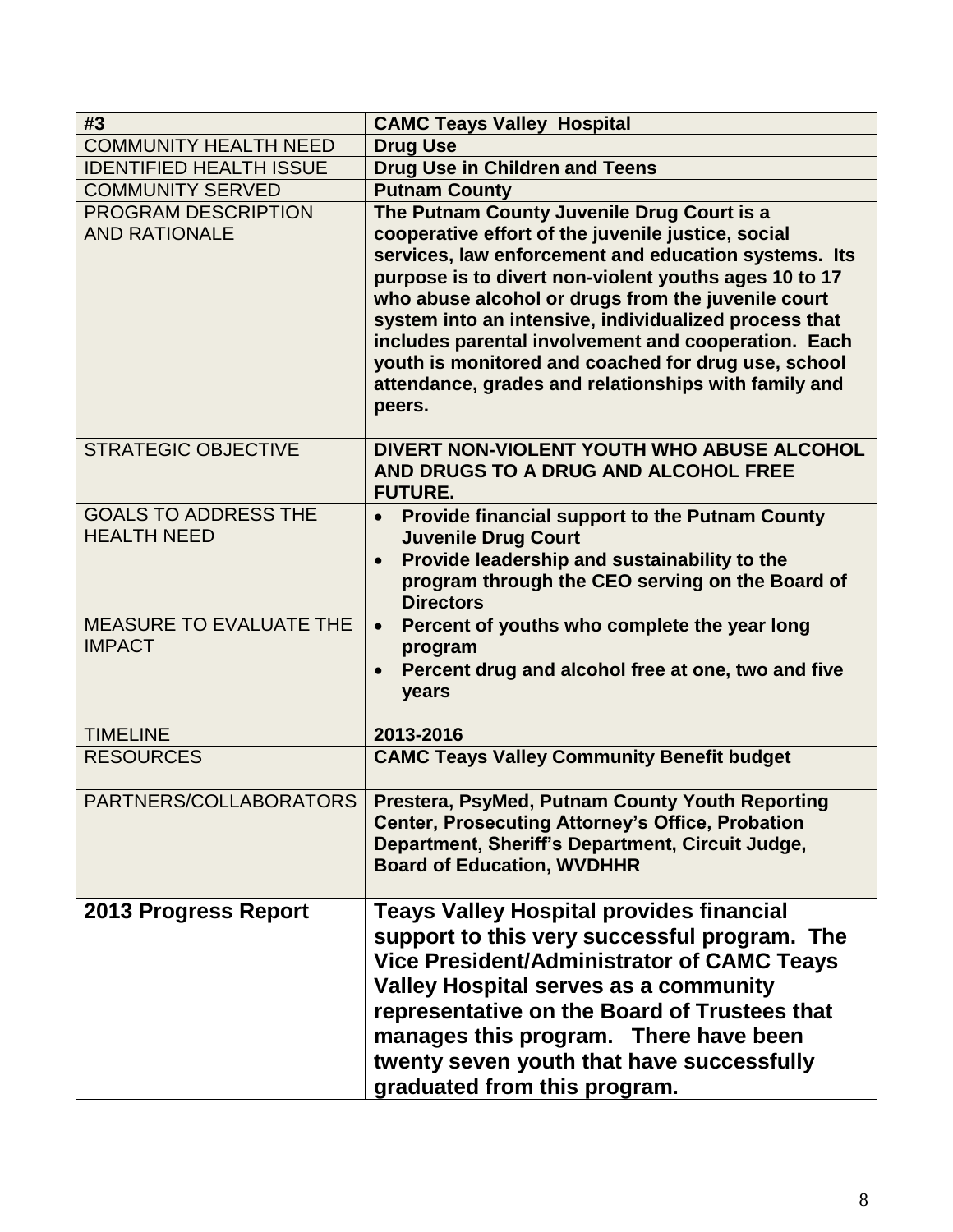| #4                                       | <b>CAMC Teays Valley Hospital</b>                           |
|------------------------------------------|-------------------------------------------------------------|
| <b>COMMUNITY HEALTH NEED</b>             | <b>First Responder Service (from internal CAMC Teays</b>    |
|                                          | <b>Valley Hospital analysis)</b>                            |
| <b>IDENTIFIED HEALTH ISSUE</b>           | <b>Medical Supplies for Emergency Situations in all</b>     |
|                                          | <b>Putnam County Schools</b>                                |
| <b>COMMUNITY SERVED</b>                  | <b>Putnam County</b>                                        |
| PROGRAM DESCRIPTION                      | <b>CAMC Teays had a request from one elementary</b>         |
| <b>AND RATIONALE</b>                     | school in the county for first aid/first responder kits for |
|                                          | each classroom. With the number of storms and               |
|                                          | tornado threats in the county and the increased             |
|                                          | frequency of active shooter occurrences, CAMC Teays         |
|                                          | recognized this as a broader need for all schools in the    |
|                                          | county.                                                     |
| <b>STRATEGIC OBJECTIVE</b>               | PROVIDE MEDICAL SUPPLIES FOR EACH PUTNAM                    |
|                                          | <b>COUNTY CLASSROOM FOR USE IN EMERGENCY</b>                |
|                                          | <b>SITUATIONS</b>                                           |
| <b>GOALS TO ADDRESS THE</b>              | The CEO of CAMC Teays will meet with the<br>$\bullet$       |
| <b>HEALTH NEED</b>                       | <b>Superintendent of Putnam County Schools, the</b>         |
|                                          | Sheriff of Putnam County and the Director of                |
|                                          | <b>Emergency Services to develop a county wide</b>          |
|                                          | systematic approach for medical supplies.                   |
|                                          | Develop a plan to provide these supplies.<br>$\bullet$      |
| MEASURE TO EVALUATE THE<br><b>IMPACT</b> | Medical supplies provided for each classroom<br>$\bullet$   |
| <b>TIMELINE</b>                          | 2013-2014                                                   |
| <b>RESOURCES</b>                         | <b>CAMC Teays community benefit budget</b>                  |
|                                          |                                                             |
| PARTNERS/COLLABORATORS                   | <b>Putnam County Schools</b>                                |
|                                          | <b>Emergency Services</b>                                   |
|                                          | <b>Sheriff Department of Putnam County</b>                  |
| <b>2013 Progress Report</b>              | <b>Emergency kits have been purchased by CAMC</b>           |
|                                          | Teays Valley Hospital and delivered to the                  |
|                                          | <b>Putnam County Board of Education. The Board</b>          |
|                                          | of Education, in conjunction with the County                |
|                                          | <b>Emergency Medical Services, have started a</b>           |
|                                          | training process for all teachers and                       |
|                                          |                                                             |
|                                          | <b>Administrative staff in the Putnam County</b>            |
|                                          | School district. By the end of 2014 it is                   |
|                                          | anticipated that all training will be completed             |
|                                          | and there will be an emergency kit in every                 |
|                                          | classroom, gym, and cafeteria in every                      |
|                                          | elementary school, middle school, high school               |
|                                          | and the technical training school in Putnam                 |
|                                          |                                                             |
|                                          | County.                                                     |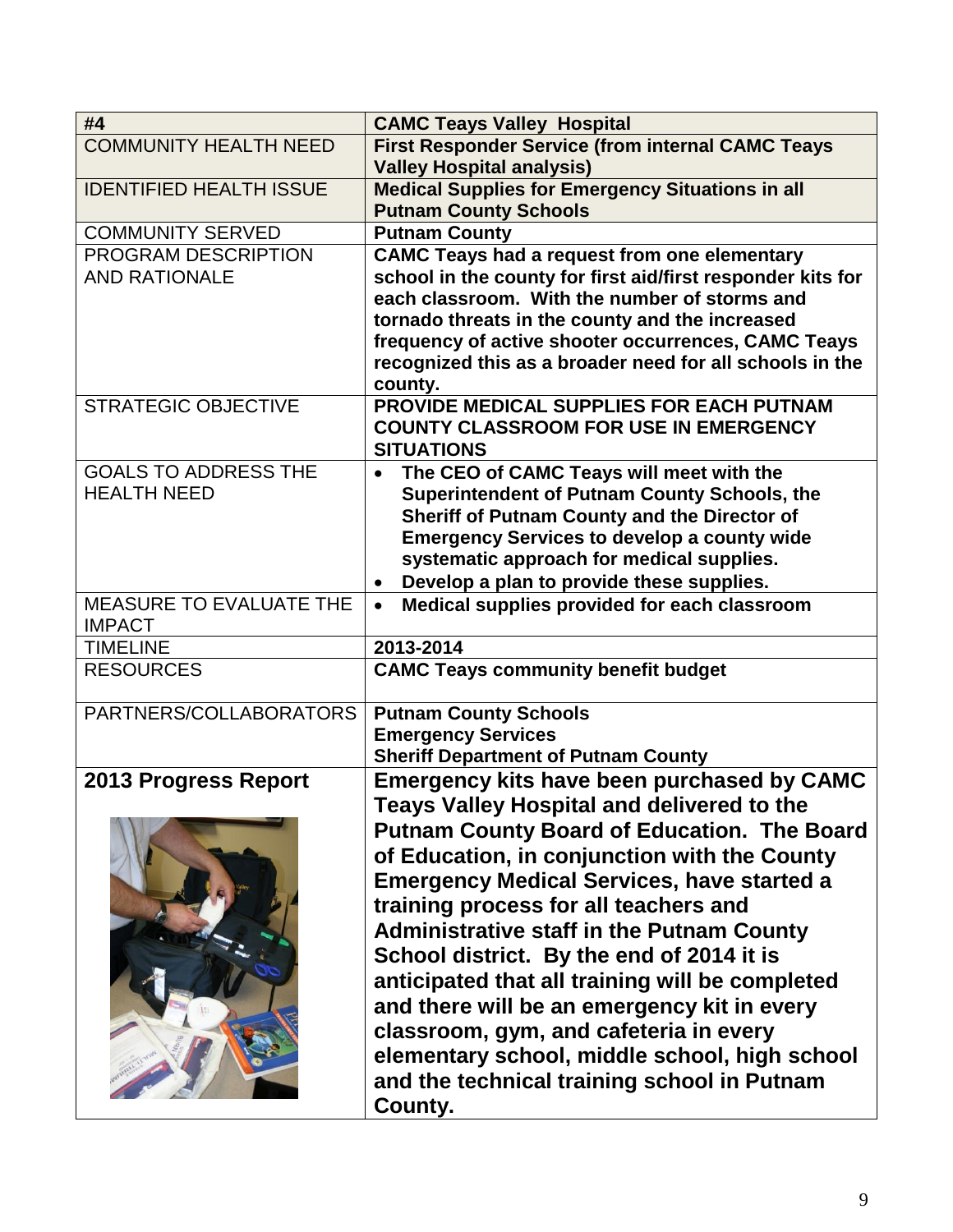

**We are currently working on a plan to purchase kits for all police and fire departments in Putnam County. This will allow for all first responders to have these kits in their vehicles and to be familiar with the kits should they have to enter a school in an emergency situation.** 

| #5                                                | <b>CAMC Teays Valley Hospital</b>                                                                                                                                                                                                                                                                                                                                  |
|---------------------------------------------------|--------------------------------------------------------------------------------------------------------------------------------------------------------------------------------------------------------------------------------------------------------------------------------------------------------------------------------------------------------------------|
| <b>COMMUNITY HEALTH NEED</b>                      | <b>Poverty - Children and Families; Cancer</b>                                                                                                                                                                                                                                                                                                                     |
| <b>IDENTIFIED HEALTH ISSUE</b>                    | <b>Cancer</b>                                                                                                                                                                                                                                                                                                                                                      |
| <b>COMMUNITY SERVED</b>                           | <b>Putnam County</b>                                                                                                                                                                                                                                                                                                                                               |
| PROGRAM DESCRIPTION<br><b>AND RATIONALE</b>       | Putnam County's death rate from prostate cancer<br>increased from 2007 to 2008 and at 14.1 per 100,000<br>population is higher than the state at 10.3. Putnam's<br>incidence rate for prostate cancer is also higher than<br>the state and in 2010 only 53.2% of men aged 40+<br>reported having a PSA test within the past two years,<br>down from 57.1% in 2004. |
| <b>STRATEGIC OBJECTIVE</b>                        | Improve prostate exams among Putnam County males                                                                                                                                                                                                                                                                                                                   |
| <b>GOALS TO ADDRESS THE</b><br><b>HEALTH NEED</b> | Provide a free clinic annually focusing on low<br>$\bullet$<br>income and minority residents.                                                                                                                                                                                                                                                                      |
| <b>MEASURE TO EVALUATE THE</b><br><b>IMPACT</b>   | <b>Participation rate</b><br>$\bullet$<br><b>Abnormal findings</b><br>$\bullet$                                                                                                                                                                                                                                                                                    |
| <b>TIMELINE</b>                                   | Begin in 2014 and offer annually                                                                                                                                                                                                                                                                                                                                   |
| <b>RESOURCES</b>                                  | <b>CAMC Teays operating budget</b>                                                                                                                                                                                                                                                                                                                                 |
| PARTNERS/COLLABORATORS                            | To be identified                                                                                                                                                                                                                                                                                                                                                   |
| 2013 Progress Report                              | <b>CAMC Teays Valley Hospital hired a urologist</b><br>and he is building his patient population. We<br>plan to offer the first screening clinic day<br>during the fourth quarter of 2014.                                                                                                                                                                         |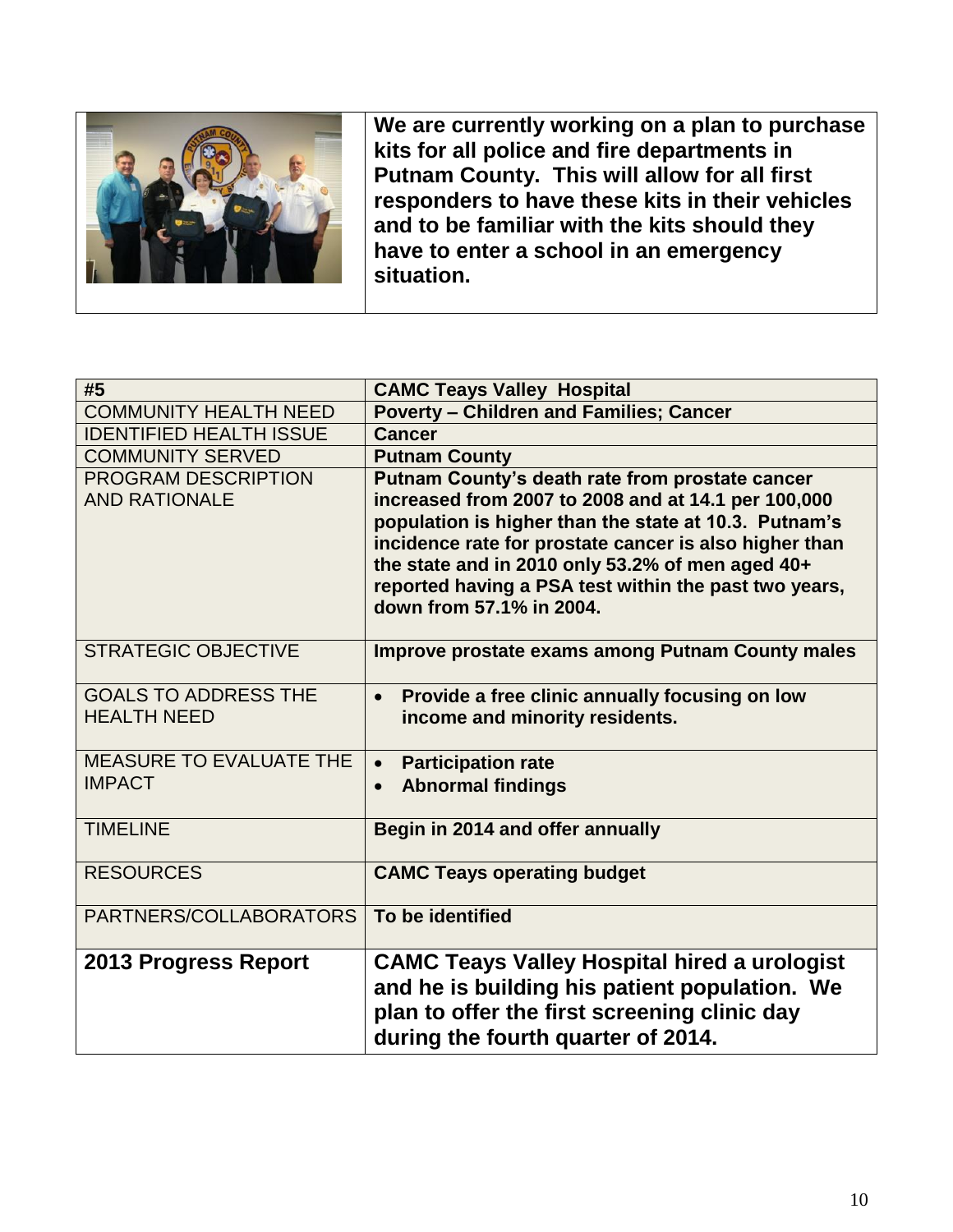

# **APPENDIX A**

# **LISTING OF 2013 COMMUNITY BENEFIT PROGRAMS FOR CAMC TEAYS VALLEY HOSPITAL**

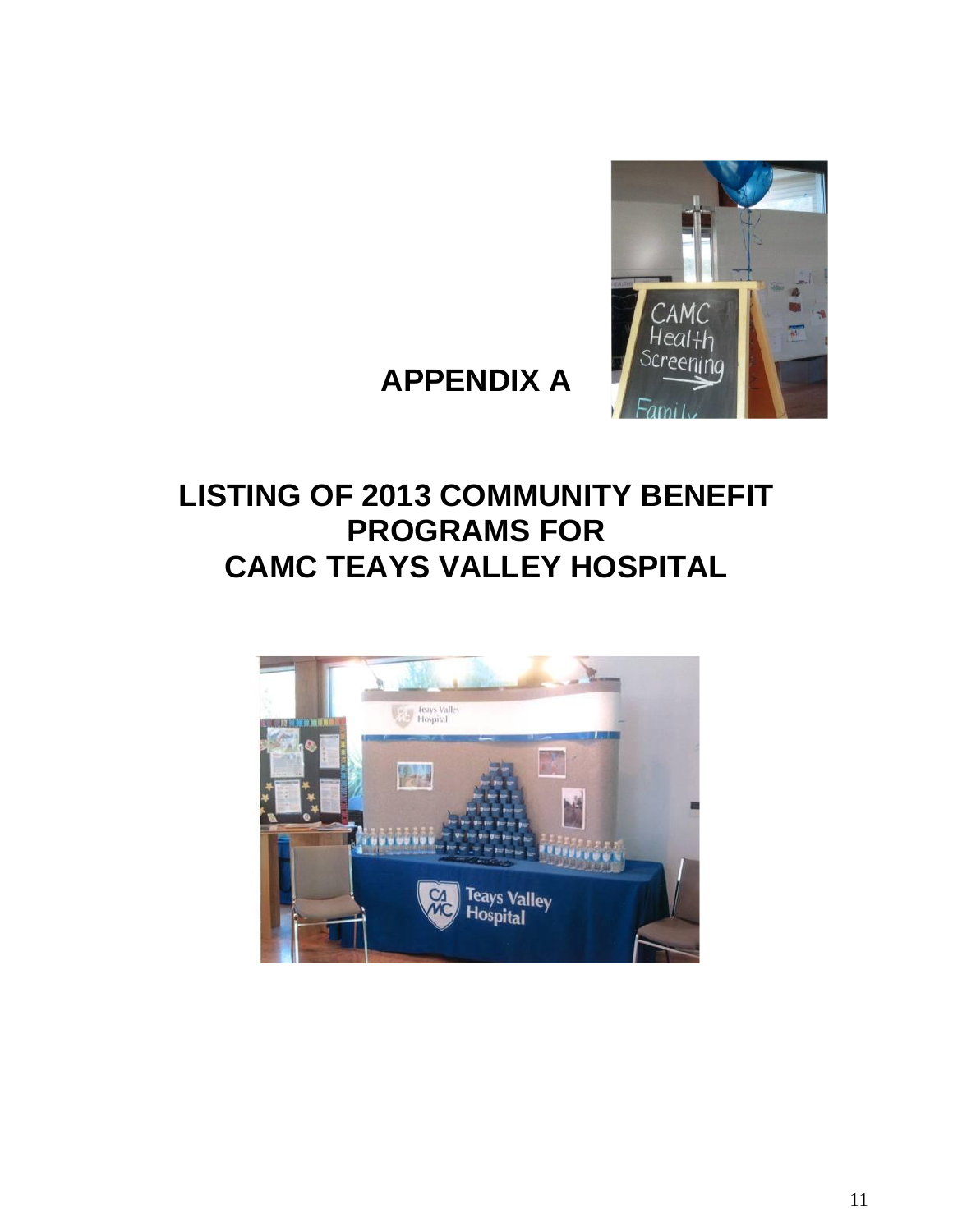### **2013 CAMC Teays Valley Hospital Community Benefit Activities**

**Community Health Improvement Services (A) Community Health Education (A1)**

#### **Breast Cancer Support Group**

|                        | <b>Description:</b> A support group for persons diagnosed with breast cancer and their families. The support |
|------------------------|--------------------------------------------------------------------------------------------------------------|
|                        | group meets throughout the year at CAMC Teays Valley Hospital.                                               |
| Category: A1           |                                                                                                              |
| <b>Gender:</b> Females |                                                                                                              |
|                        | <b>Objective:</b> To provide support for those diagnosed with breast cancer and their families.              |
| <b>Persons: 10</b>     |                                                                                                              |
| Expenses: 310          |                                                                                                              |
| Revenues: 0            |                                                                                                              |
| Benefit: 310           |                                                                                                              |

#### **WV Health Occupations Students of America (HOSA)**

**Revenues:** 0 **Benefit:** 320

|                  | <b>Description:</b> Provided a clinical judge for the West Virginia Health Occupations Students of America's |                    |
|------------------|--------------------------------------------------------------------------------------------------------------|--------------------|
|                  | annual skills competition.                                                                                   |                    |
| Category: A1     |                                                                                                              |                    |
|                  | <b>Gender:</b> Both Males and Females                                                                        |                    |
|                  | Objective: Provide support to WV HOSA who works with area students interested in healthcare                  |                    |
|                  | professions to develop leadership and academic skills.                                                       |                    |
| Persons: 45      |                                                                                                              |                    |
| <b>Expenses:</b> | -320                                                                                                         | <b>CONSUMERING</b> |

#### **Maura Rae Khul AED Foundation**

**Description:** Provided AEDs to all middle and high schools in Putnam County and trained school nurses to ensure they could train appropriate personal in each school. Provided CAMC Teays Valley Hospital staff to serve on the Maura Rae Khul Board and promoted fundraising efforts of the foundation. **Category:** A1 **Gender:** Both Males and Females **Objective:** Improve the likelihood of survival in the event of a cardiac arrest at school or during a school

event. **Persons:** Unknown **Expenses:** 1,500 **Revenues:** 0 **Benefit:** 1,500



#### **Red Cross Blood Drive Support**

**Description:** Employees organized, posted advertising, and provided set-up and clean up for Red Cross Blood Drive at the hospital. **Category:** A1 **Gender:** Both Males and Females **Objective:** To encourage blood donation.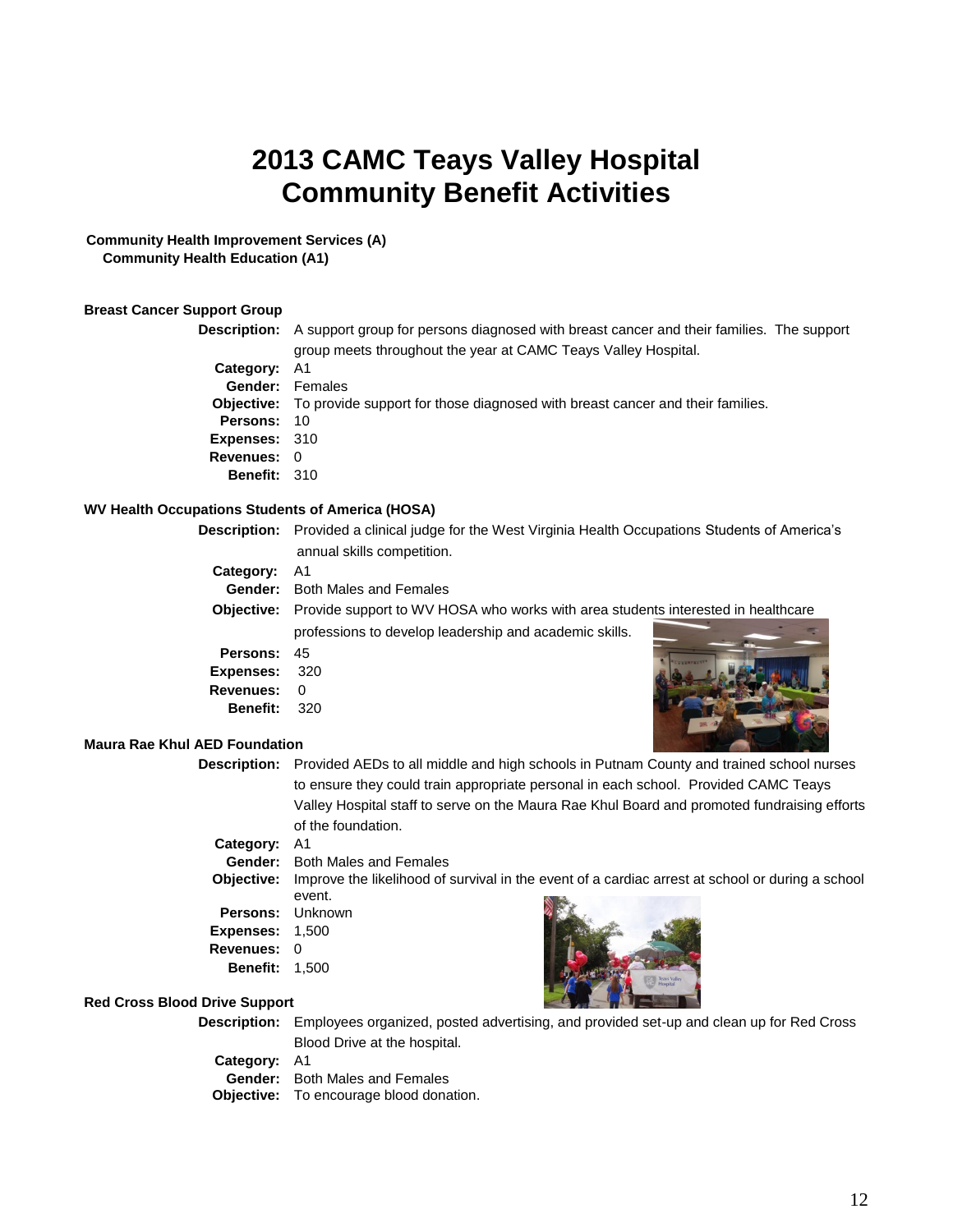| 20  |
|-----|
| 290 |
| O   |
| 290 |
|     |

#### **Relay for Life**

**Description:** Staffed the Annual Relay for Life in Hurricane which promotes cancer awareness and invites cancer survivors and family to participate in the walk. The event raises money for the American Cancer Society.

| Category: A1                          |
|---------------------------------------|
| <b>Gender:</b> Both Males and Females |
| <b>Persons: Unknown</b>               |
| <b>Expenses: 550</b>                  |
| <b>Revenues:</b> 0                    |
| Benefit: 550                          |
|                                       |

#### **Taste of Putnam**

|                       | <b>Description:</b> An event held for local restaurants to allow the public to taste their food and demonstrate |
|-----------------------|-----------------------------------------------------------------------------------------------------------------|
|                       | that heart-healthy foods can taste good.                                                                        |
| Category: A1          |                                                                                                                 |
|                       | <b>Gender:</b> Both Males and Females                                                                           |
|                       | <b>Objective:</b> To promote healthy eating                                                                     |
| <b>Persons: 1.900</b> |                                                                                                                 |
| Expenses: $2.400$     |                                                                                                                 |
| Revenues: 0           |                                                                                                                 |
| <b>Benefit: 2.400</b> |                                                                                                                 |
|                       |                                                                                                                 |

#### **Woman Up Conference**

|                         | <b>Description:</b> Participated in the local conference to make participants aware of health care and |
|-------------------------|--------------------------------------------------------------------------------------------------------|
|                         | community services available to women in the local community.                                          |
| Category: A1            |                                                                                                        |
|                         | <b>Gender:</b> Both Males and Females                                                                  |
|                         | <b>Objective:</b> To promote healthy outcomes and provide direction to local resources.                |
| <b>Persons: Unknown</b> |                                                                                                        |
| <b>Expenses: 480</b>    |                                                                                                        |
| Revenues: 0             |                                                                                                        |
| <b>Benefit: 480</b>     |                                                                                                        |

|                                               | <b>Expenses</b> | <b>Revenues</b> | <b>Benefit</b> | <b>Persons</b> |
|-----------------------------------------------|-----------------|-----------------|----------------|----------------|
| *** Community Health Education                | 5.850           |                 | 5.850          | 1.975          |
| <b>Community Based Clinical Services (A2)</b> |                 |                 |                |                |

#### **Camp Kno Koma**

|                         | Description: Provided nursing staff and supplies for Camp Kno Koma, a children's camp for diabetic          |
|-------------------------|-------------------------------------------------------------------------------------------------------------|
|                         | children ages $7 - 15$ . Nurses provided nursing care and diabetes education for the camp.                  |
| Category: A2            |                                                                                                             |
| Gender:                 | <b>Both Males and Females</b>                                                                               |
|                         | <b>Objective:</b> Provide a safe camping experience for diabetic children and provide diabetes education to |
|                         | the children.                                                                                               |
| <b>Persons: 140</b>     |                                                                                                             |
| <b>Expenses: 13,977</b> |                                                                                                             |
| Revenues: 0             |                                                                                                             |
| <b>Benefit: 13.977</b>  |                                                                                                             |
|                         |                                                                                                             |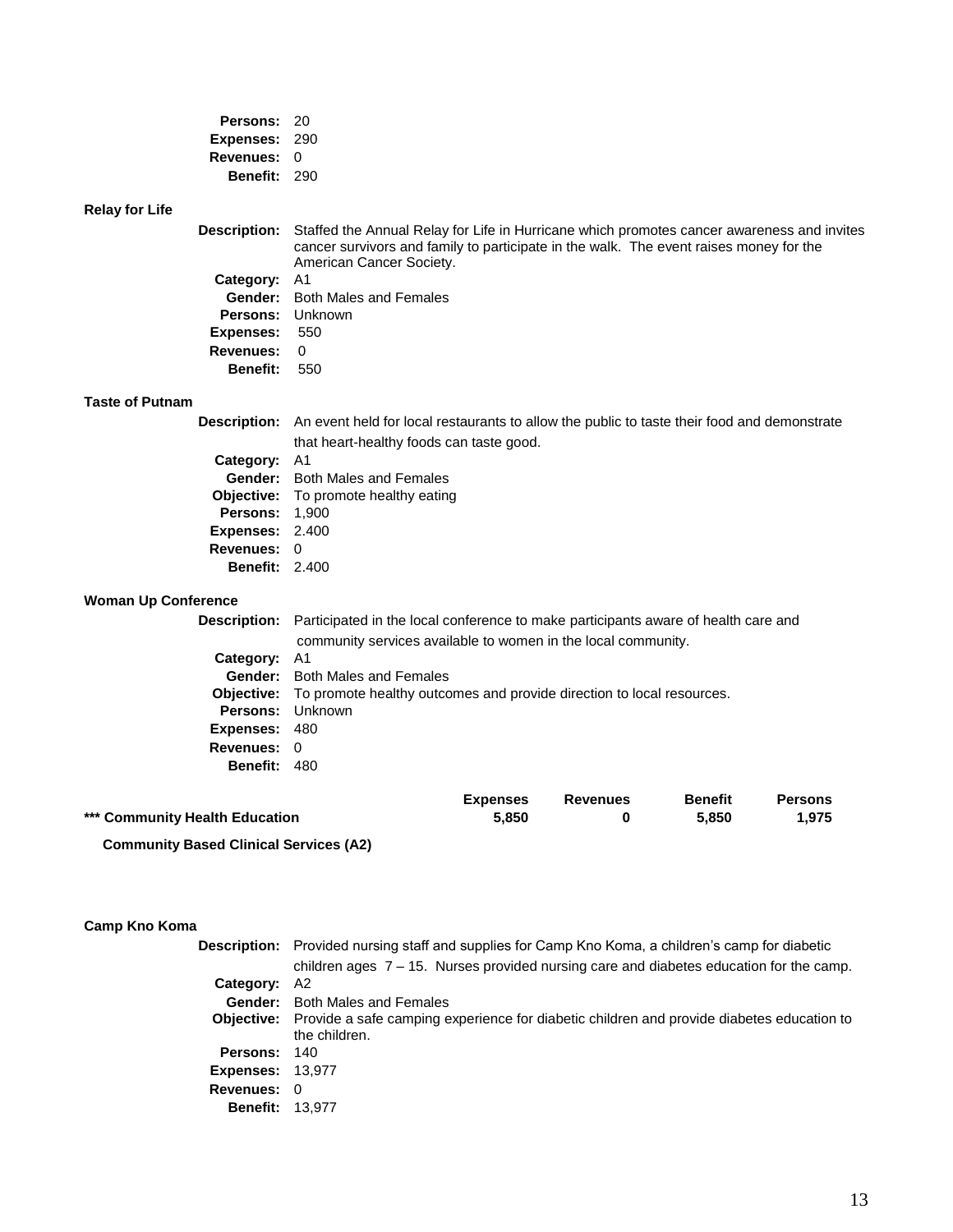#### **Flu Shot Clinic**

|                         | <b>Description:</b> Free Flu Shot Clinic provided to the community for ages 6 months and older. |
|-------------------------|-------------------------------------------------------------------------------------------------|
| Category: A2            |                                                                                                 |
|                         | <b>Gender:</b> Both Males and Females                                                           |
|                         | <b>Objective:</b> Participants will increase their resistance to the flu virus.                 |
| <b>Partners: None</b>   |                                                                                                 |
| <b>Persons: 588</b>     |                                                                                                 |
| <b>Expenses: 15,876</b> |                                                                                                 |
| Revenues: 0             |                                                                                                 |
| <b>Benefit:</b>         | 15.876                                                                                          |
|                         |                                                                                                 |

#### **Free Sports Physicals for Students**

|                         | <b>Description:</b> Conducted sports physicals and evaluations for all area middle school, high school, and |
|-------------------------|-------------------------------------------------------------------------------------------------------------|
|                         | college students.                                                                                           |
| Category: A2            |                                                                                                             |
| Gender:                 | <b>Both Males and Females</b>                                                                               |
|                         | <b>Objective:</b> To ensure that area children can safely compete in our community's organized sports       |
|                         | programs.                                                                                                   |
| <b>Persons: 93</b>      |                                                                                                             |
| <b>Expenses: 16,479</b> |                                                                                                             |
| Revenues: 0             |                                                                                                             |
| <b>Benefit: 16.479</b>  |                                                                                                             |

#### **Orthopedic Physician Coverage for Area High School and College Sporting Events**

**Description:** Provided onsite orthopedic physician coverage for athletes, cheerleaders and band

|                         | members.                                                   |  |
|-------------------------|------------------------------------------------------------|--|
| <b>Category: A2</b>     |                                                            |  |
|                         | <b>Gender:</b> Both Males and Females                      |  |
|                         | Objective: On site health care coverage for area athletes. |  |
| Persons: 210            |                                                            |  |
| <b>Expenses: 28,000</b> |                                                            |  |
| Revenues: 0             |                                                            |  |
| <b>Benefit: 28,000</b>  |                                                            |  |
|                         |                                                            |  |

|                                       | <b>Expenses</b> | <b>Revenues</b> | <b>Benefit</b> | <b>Persons</b> |
|---------------------------------------|-----------------|-----------------|----------------|----------------|
| *** Community Based Clinical Services | 74.332          |                 | 74.332         | 1.031          |

**Health Care Support Services (A3)**

### **Enrollment Assistance for Patients & Families for Health Coverage**

| <b>Description:</b>     | Patient Accounts provides support to patients for enrollment in government programs or for<br>obtaining charity care. Financial Counselors address the charity process for CAMC Teays<br>Valley patients. Over 34,000 charity and government enrollment applications were provided. |
|-------------------------|-------------------------------------------------------------------------------------------------------------------------------------------------------------------------------------------------------------------------------------------------------------------------------------|
| Category: A3            |                                                                                                                                                                                                                                                                                     |
|                         | <b>Gender:</b> Both Males and Females                                                                                                                                                                                                                                               |
| <b>Obiective:</b>       | Support patients with information and enrollment for health care coverage.                                                                                                                                                                                                          |
| <b>Persons: 3.370</b>   |                                                                                                                                                                                                                                                                                     |
| <b>Expenses: 73,000</b> |                                                                                                                                                                                                                                                                                     |
| <b>Revenues:</b>        | $\Omega$                                                                                                                                                                                                                                                                            |
| <b>Benefit:</b>         | 73,000                                                                                                                                                                                                                                                                              |
|                         |                                                                                                                                                                                                                                                                                     |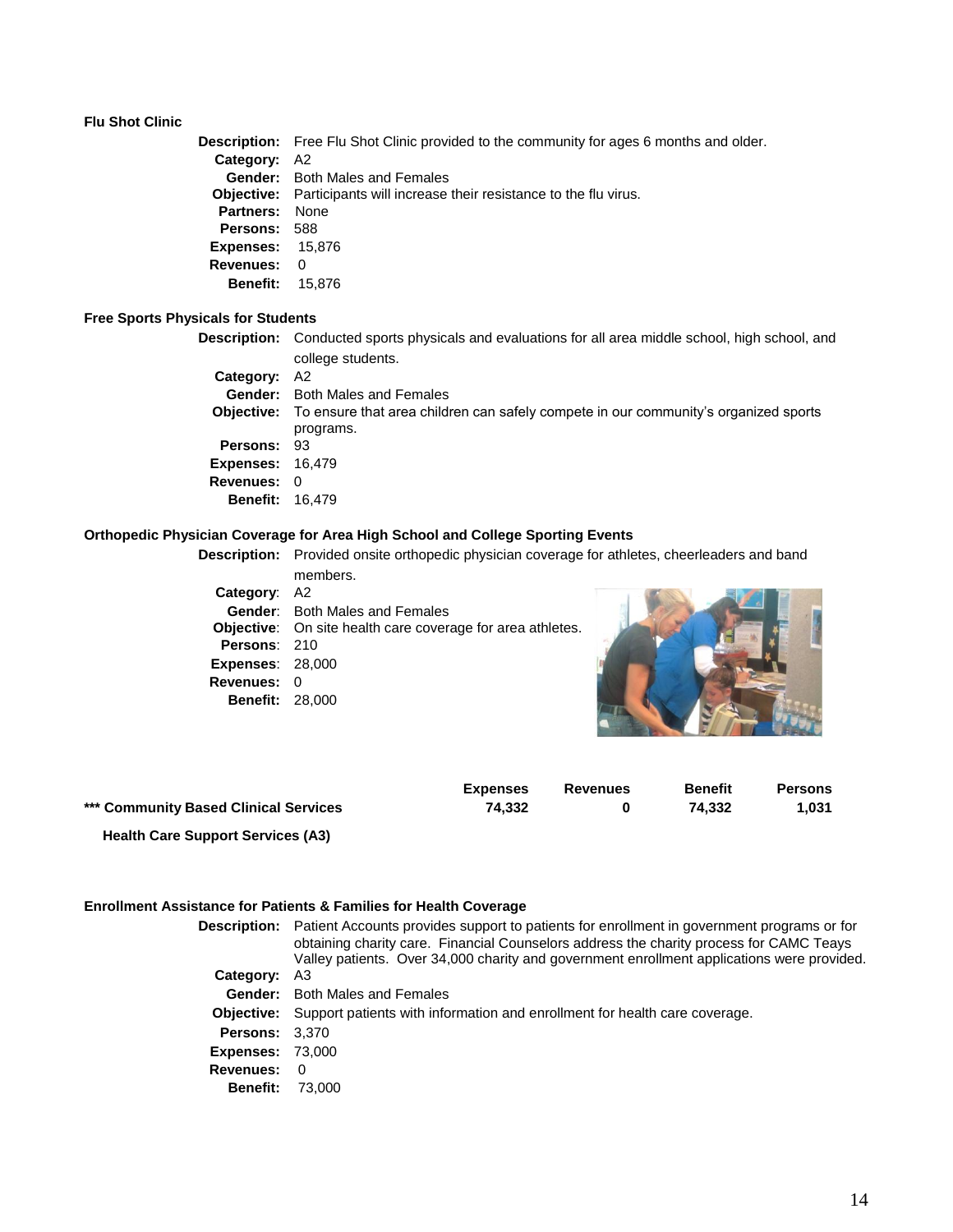| <b>Expenses</b>                                                                                                                                                      | <b>Revenues</b> | <b>Benefit</b>  | <b>Persons</b> | 3,370          |
|----------------------------------------------------------------------------------------------------------------------------------------------------------------------|-----------------|-----------------|----------------|----------------|
| *** Health Care Support Services                                                                                                                                     | 73,000          | 0               | 73,000         |                |
| <b>Community Health Improvement Services</b>                                                                                                                         | <b>Expenses</b> | <b>Revenues</b> | <b>Benefit</b> | <b>Persons</b> |
|                                                                                                                                                                      | 153,182         | 0               | 153,182        | 6,376          |
| <b>Financial and In-Kind Contributions (E)</b><br><b>Cash Donations (E1)</b>                                                                                         |                 |                 |                |                |
| <b>American Heart Association Fund Raising Event</b><br>Description: A fundraising event for the American Heart Association held at the hospital.<br>Category:<br>E1 |                 |                 |                |                |

**Gender:** Both Males and Females **Objective:** To promote awareness and raise money for the battle against heart disease. **Persons:** 40 **Expenses:** 2,700 **Revenues:** 0 **Benefit:** 2,700

#### **Boy Scout Eagle Scout Project**

**Description:** Donation to help offset the cost of a local Scout Troop project that provided comfort kits to families in the ICU waiting room.

| Category: E1         |                                                                      |
|----------------------|----------------------------------------------------------------------|
|                      | <b>Gender:</b> Both Males and Females                                |
|                      | <b>Objective:</b> To promote health care education in the community. |
| Persons: 20          |                                                                      |
| <b>Expenses: 260</b> |                                                                      |
| <b>Revenues: 0</b>   |                                                                      |
| Benefit: 260         |                                                                      |
|                      |                                                                      |



#### **Civic Affairs Donations**

**Description:** Donations made to local civic organizations to promote the health and well being of the community. The hospital provided donations to the Putnam County Deputy Sheriff for its Shop With a Cop Christmas for Children, Lions Club, Putnam County Juvenile Drug Court Boosters and Hurricane High School for its Future Business Leaders of America competitors and the Putnam County Chamber of Commerce, Putnam County Fair, and Homecoming Parade. **Category:** E1 **Gender:** Both Males and Females **Objective:** To promote education and health awareness in the community. **Persons:** 1,200 **Expenses:** 6,130 **Revenues:** 0

#### **Benefit:** 6,130

#### **Scott Teays Elementary School 5K Run**

**Description:** Provided financial support for the Scott Teays Elementary School 5K Run to promote the importance of exercise. **Category:** E1 **Gender:** Both Males and Females **Objective:** To promote awareness and importance of exercise for elementary age children.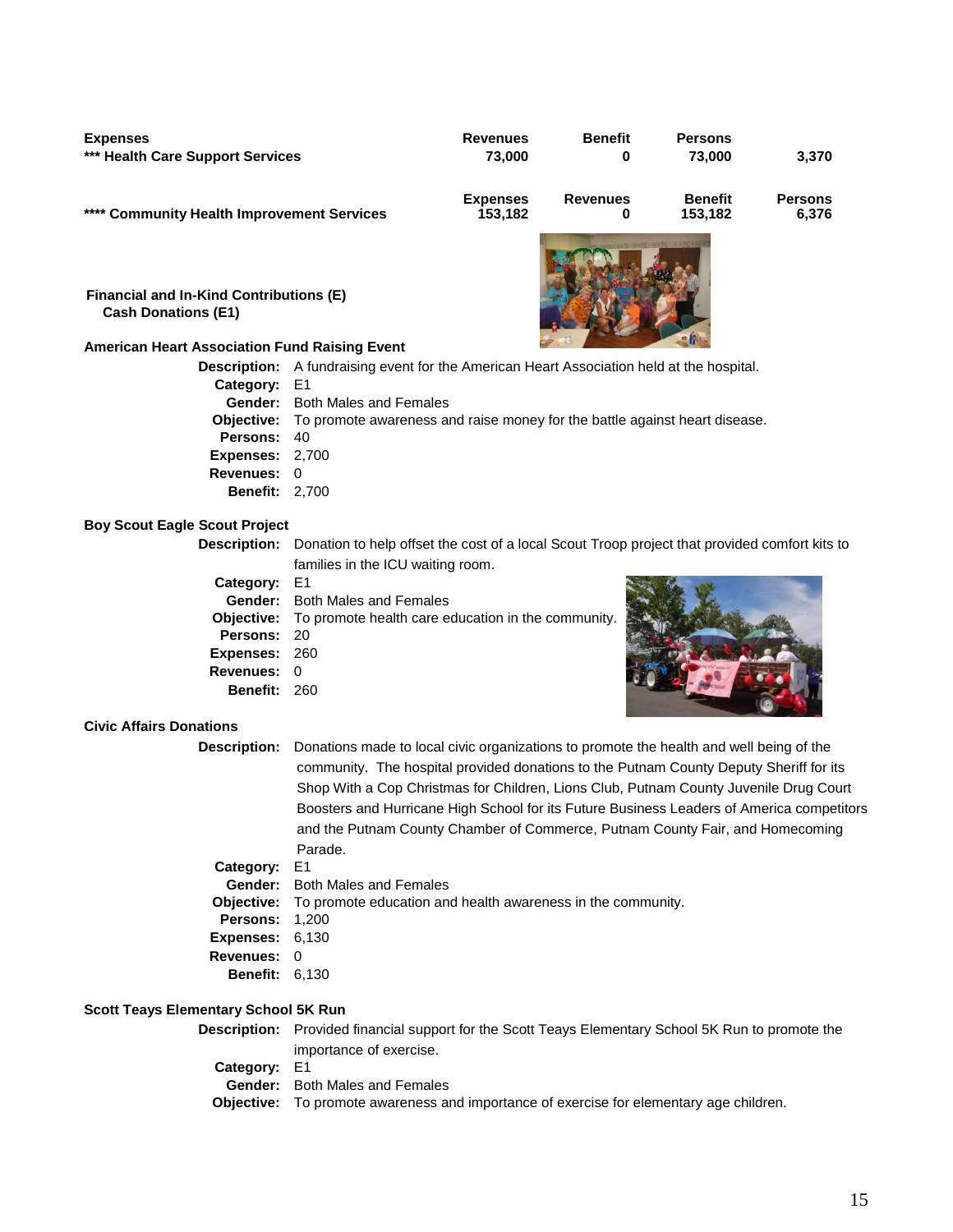| <b>Persons:</b>  | 50  |
|------------------|-----|
| <b>Expenses:</b> | 200 |
| <b>Revenues:</b> | O   |
| <b>Benefit:</b>  | 200 |

#### **Sponsorship of Various High School Middle School, Elementary School Athletic Teams/Clubs/Events**

**Description:** Cash donations to provide children attending area schools with sporting equipment to promote exercise and healthy lifestyles. Items purchased were athletic shoes for low income children, archery equipment, playground equipment, cheerleading equipment, pedometers and uniforms.

**Category:** E1

**Gender:** Both Males and Females

**Objective:** To promote exercise and provide an opportunity for low income and other children to participate in sports activities in the local community. **Persons:** 465

**Expenses:** 2,575 **Revenues:** 0 **Benefit:** 2,575

| *** Cash Donations                       | <b>Expenses</b><br>11.865 | <b>Revenues</b> | <b>Benefit</b><br>11.865 | <b>Persons</b><br>1.775 |
|------------------------------------------|---------------------------|-----------------|--------------------------|-------------------------|
| **** Financial and In-Kind Contributions | <b>Expenses</b><br>11.865 | <b>Revenues</b> | <b>Benefit</b><br>11.865 | <b>Persons</b><br>1.775 |

#### **Community Building Activities (F) Community Support (F3)**

#### **Community Board Participation by CAMC Teays Valley Administration**

|                       | <b>Description:</b> Randy Hodges, Administrator, served on the board of the Putnam County Chamber of |
|-----------------------|------------------------------------------------------------------------------------------------------|
|                       | Commerce, Maura Rae Kuhl AED Foundation, Region 2 Workforce Development, the                         |
|                       | United Way, Putnam County Advisory Committee and the Community Oversight Panel for                   |
|                       | the Putnam county Juvenile Drug Court.                                                               |
| Category: F3          |                                                                                                      |
|                       | <b>Gender:</b> Both Males and Females                                                                |
|                       | <b>Objective:</b> To provide the community with management expertise and health care knowledge.      |
| Expenses: 5,000       |                                                                                                      |
| Revenues: 0           |                                                                                                      |
| <b>Benefit: 5,000</b> |                                                                                                      |
|                       |                                                                                                      |

|                       | <b>Expenses</b> | <b>Revenues</b> | <b>Benefit</b> | <b>Persons</b> |
|-----------------------|-----------------|-----------------|----------------|----------------|
| *** Community Support | 5.000           |                 | 5.000          |                |

#### **Workforce Development (F8)**

#### **Donated EKG Machine to Putnam County Career Technical Center**

**Description:** Provided the Putnam County Career & Technical Center with an EKG machine for its nursing assistant classes.

**Category:** F8

**Gender:** Both Males and Females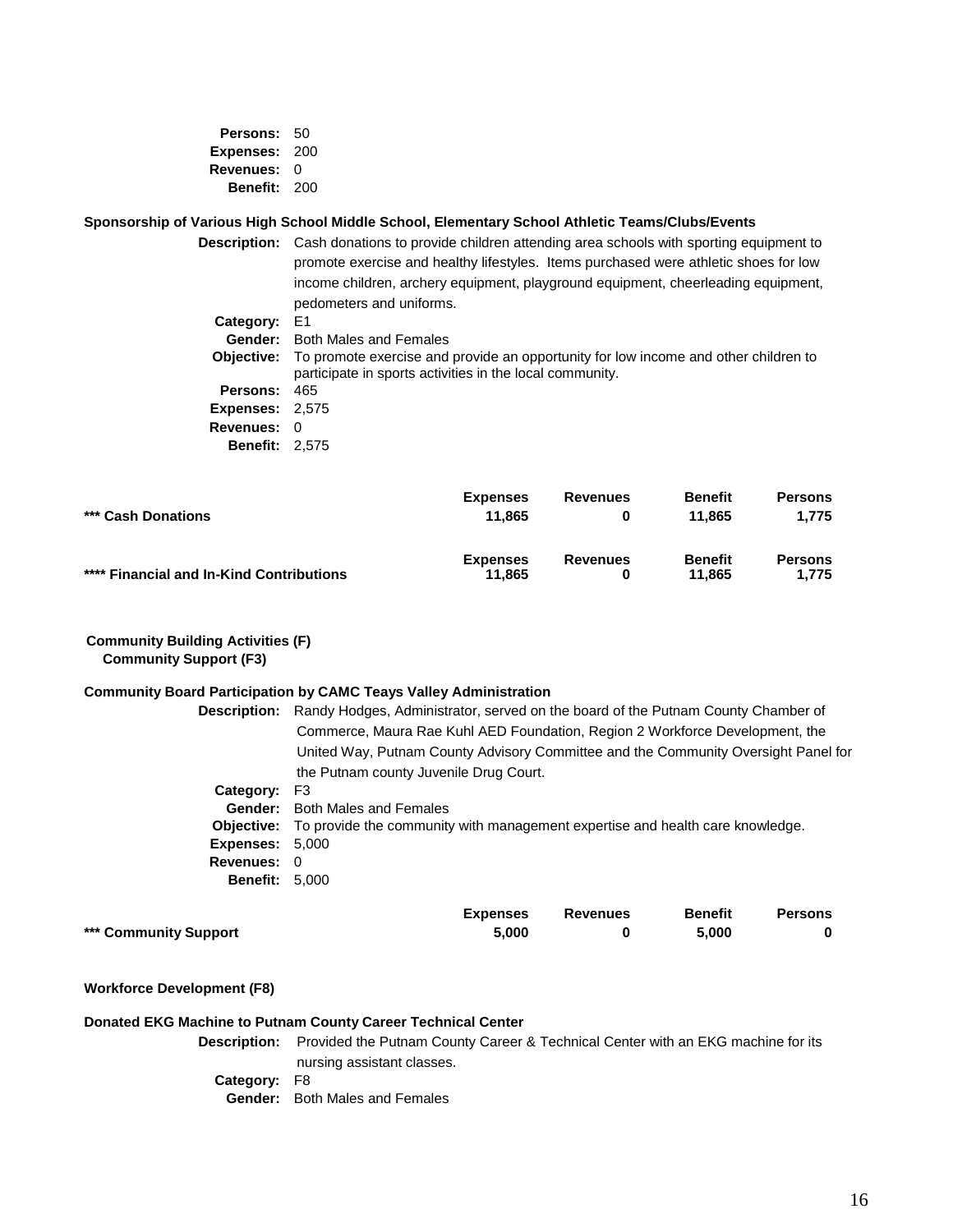|                        | <b>Objective:</b> Increase health career education opportunities in the community. |
|------------------------|------------------------------------------------------------------------------------|
| <b>Persons: 30</b>     |                                                                                    |
| <b>Expenses: 1,000</b> |                                                                                    |
| <b>Revenues:</b> 0     |                                                                                    |
| <b>Benefit: 1.000</b>  |                                                                                    |

### **Medical Explorers**

|                  | <b>Description:</b> A program designed to introduce youth in Putnam county who are 14 years of age    |
|------------------|-------------------------------------------------------------------------------------------------------|
|                  | and have completed the 8th grade or are ages 15 to 20 and have designated health care as              |
|                  | their health cluster to the health care environment.                                                  |
| Category:        | F8                                                                                                    |
|                  | <b>Gender:</b> Both Males and Females                                                                 |
|                  | <b>Objective:</b> Increase health career awareness by educating middle and high school students about |
|                  | health professions and careers.                                                                       |
| Persons: 18      |                                                                                                       |
| Expenses:        | 965                                                                                                   |
| <b>Revenues:</b> | $\Omega$                                                                                              |
| <b>Benefit:</b>  | 965                                                                                                   |

#### **Putnam County Career Fair, Health Services Career Conference, and Portfolio Expositions**

|                        | <b>Description:</b> Area high school students and adults are provided information on the educational                                  |
|------------------------|---------------------------------------------------------------------------------------------------------------------------------------|
|                        | requirements for various health care careers. Hospital staff participate in the review of the                                         |
|                        | student's school portfolio, resumes and conduct mock interviews with each student.                                                    |
| Category:              | F8                                                                                                                                    |
| Gender:                | <b>Both Males and Females</b>                                                                                                         |
|                        | <b>Objective:</b> Promote careers in health care and insure an effective workforce is in place to meet the<br>needs of the community. |
| Persons: 740           |                                                                                                                                       |
| <b>Expenses: 1,375</b> |                                                                                                                                       |
| Revenues: 0            |                                                                                                                                       |
| <b>Benefit: 1.375</b>  |                                                                                                                                       |

| *** Workforce Development          | <b>Expenses</b>          | <b>Revenues</b> | <b>Benefit</b>          | <b>Persons</b>        |
|------------------------------------|--------------------------|-----------------|-------------------------|-----------------------|
|                                    | 3,340                    | 0               | 3.340                   | 788                   |
| **** Community Building Activities | <b>Expenses</b><br>8,340 | <b>Revenues</b> | <b>Benefit</b><br>8.340 | <b>Persons</b><br>788 |

#### **Community Benefit Operations (G) Dedicated Staff (G1)**

#### **Community Benefit Operations**

|                       | <b>Description:</b> Facility staff dedicated to Community Benefit Reporting.                                                                                              |
|-----------------------|---------------------------------------------------------------------------------------------------------------------------------------------------------------------------|
| Category: G1          |                                                                                                                                                                           |
|                       | <b>Gender:</b> Both Males and Females                                                                                                                                     |
|                       | <b>Objective:</b> To compile and report the organization's community benefit by surveying the individual<br>departments, administrators, and other staff at our hospital. |
| Expenses: $1,400$     |                                                                                                                                                                           |
| <b>Revenues:</b>      | - 0                                                                                                                                                                       |
| <b>Benefit: 1.400</b> |                                                                                                                                                                           |